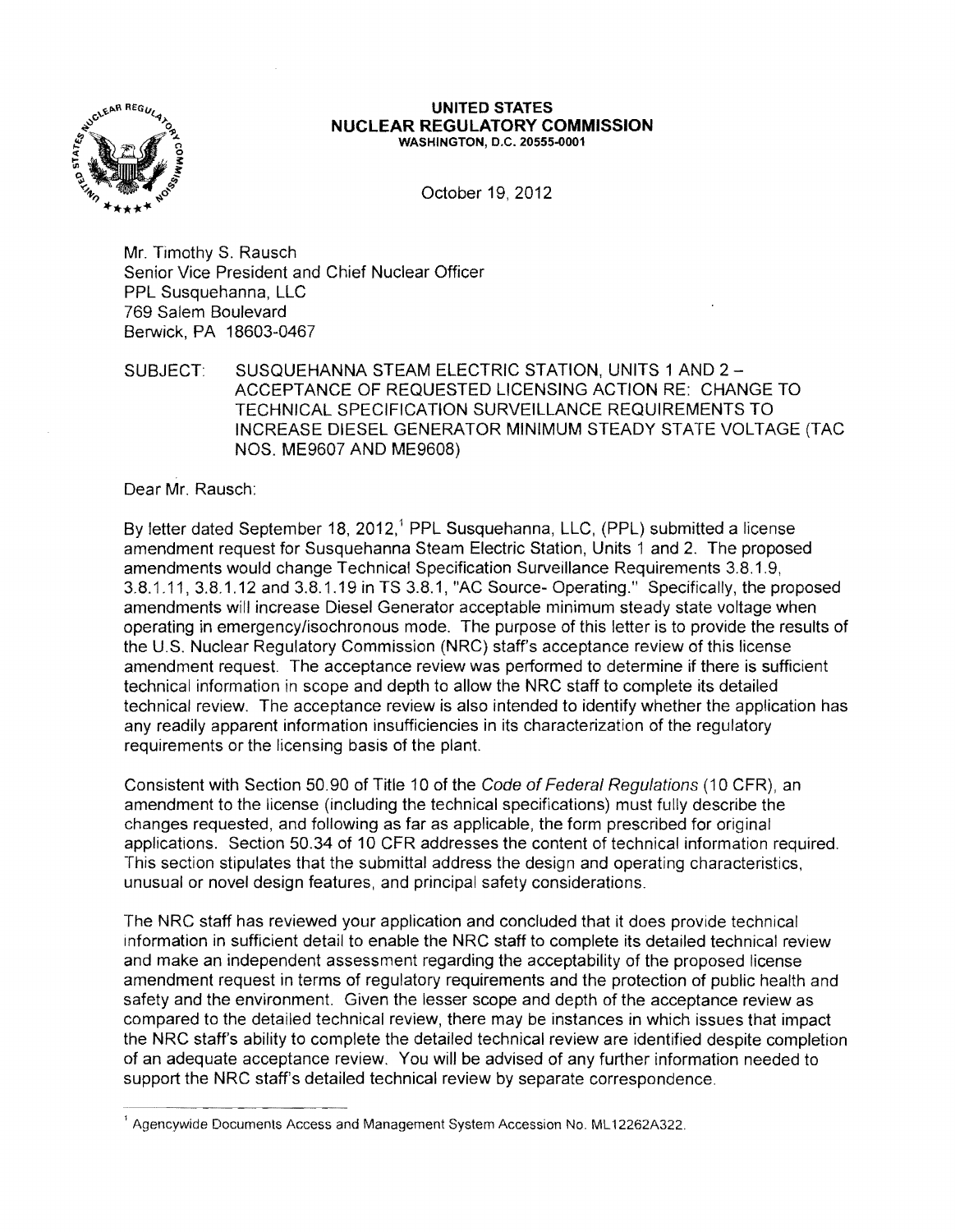T. Rausch - 2

In your September 18, 2012, letter you requested that the NRC review be completed by April 12, 2013. The NRC staff did not find adequate justification for an expedited review, and cannot guarantee that the review will be completed by April 12, 2013. The NRC staff considers any review that is requested to be completed in less than 12 months to be an expedited review. This was conveyed to Mr. John Tripoli, of your staff, on October 3, 2012.

If you have any questions, please contact me, at (301) 415-4090.

Sincerely,

White

Jeffrey A. Whited, Project Manager Plant Licensing Branch 1-2 Division of Operating Reactor Licensing Office of Nuclear Reactor Regulation

Docket Nos. 50-387 and 50-388

cc: Distribution via Listserv